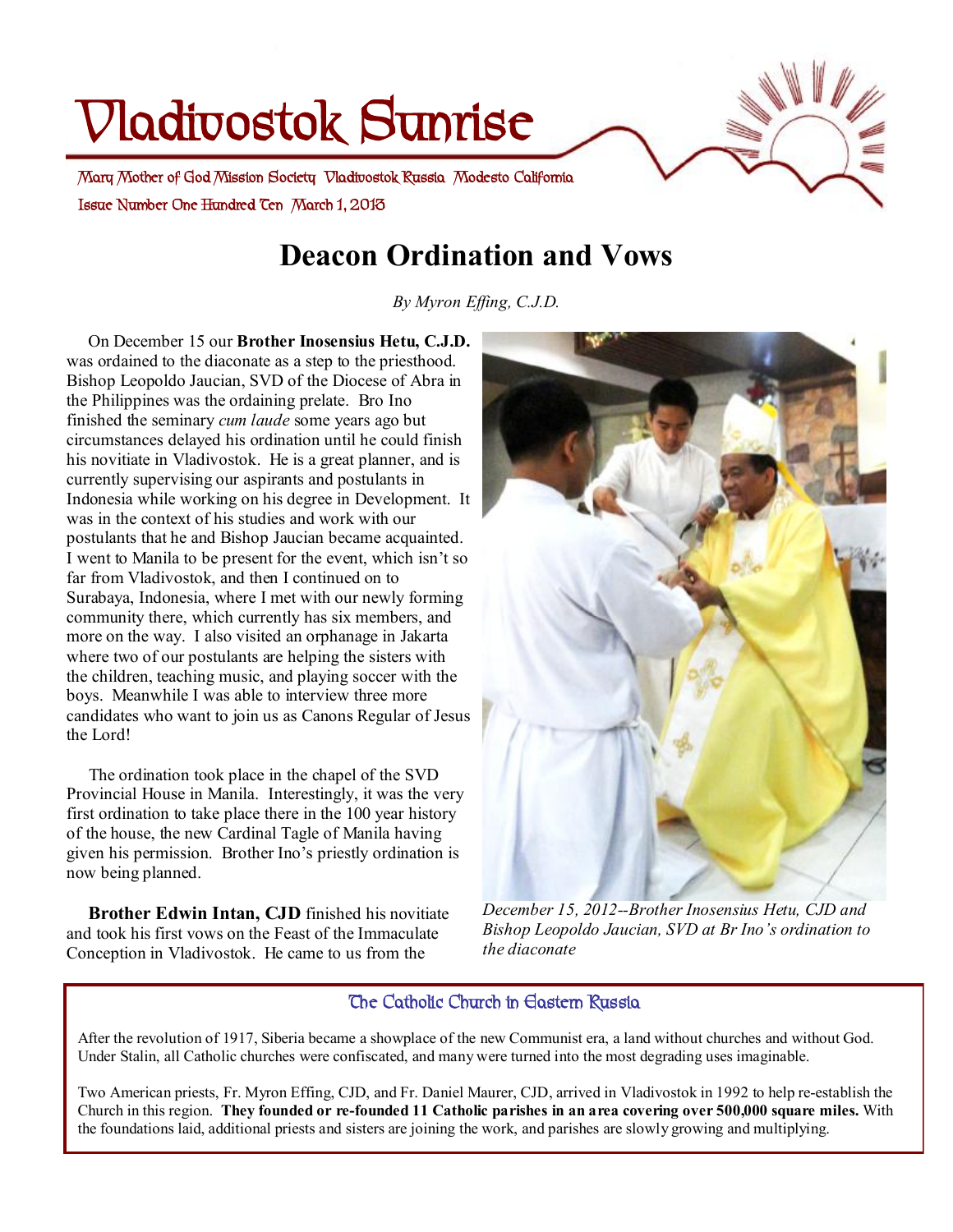

*December 8, 2012--Brother Edwin Intan's First Vows* 



*"Does Br Edwin really play??--I've never heard him!"* 

Philippines. He is the second oldest of four children, but his parents were killed in an automobile accident when he was a child, so, although he wanted to be a priest from childhood, he delayed entering the seminary so he could help his younger siblings get started in life. Meanwhile he collected a lot of experience has a factory foreman and translator. He speaks six languages fluently--Korean, Japanese, Cebuano, English, Tagalog, and now Russian. Brother Edwin will enter the major seminary with the new school year. Meanwhile he continues as a student of Russian at the Far Eastern Federal University, and is a regular "grandpa" for kids at Children's Hospital #3 here in Vladivostok.

**Sister Faustina Marie Goedken, CJD**, made her first profession of vows as a Sister in Jesus the Lord on Saturday, January 5, 2013. This was a day of rejoicing for our community; now we have five professed sisters! Bishop Finn celebrated the Mass of First Vows and gave an excellent homily. Many parishioners, family members, sisters, and other friends of our community attended, including five priests and two deacons. Deacon Martin Goedken, Sr Faustina's father, proclaimed the Gospel. Sr Faustina has been training since last summer to become a certified Montessori teacher for three to six year old children. Each morning, five days a week, she is an intern at Christ the King Montessori Children's House, a preschool in Kansas City, Missouri. She looks forward to returning to Vladivostok in the near future and using Montessori here.



*Sr Faustina and her family with Bishop Finn* 



*Sisters in Jesus the Lord C.J.D. and Bishop Finn* 

## **Our Parishioners**

## **After-School Center in Romanovka**

After several years, the Sisters of the Charity of St Anne (SCSA) have succeeded in renovating a larger space for the after-school center, "Tropinka" ("Pathway"), and moved there in early January. Now, instead of only two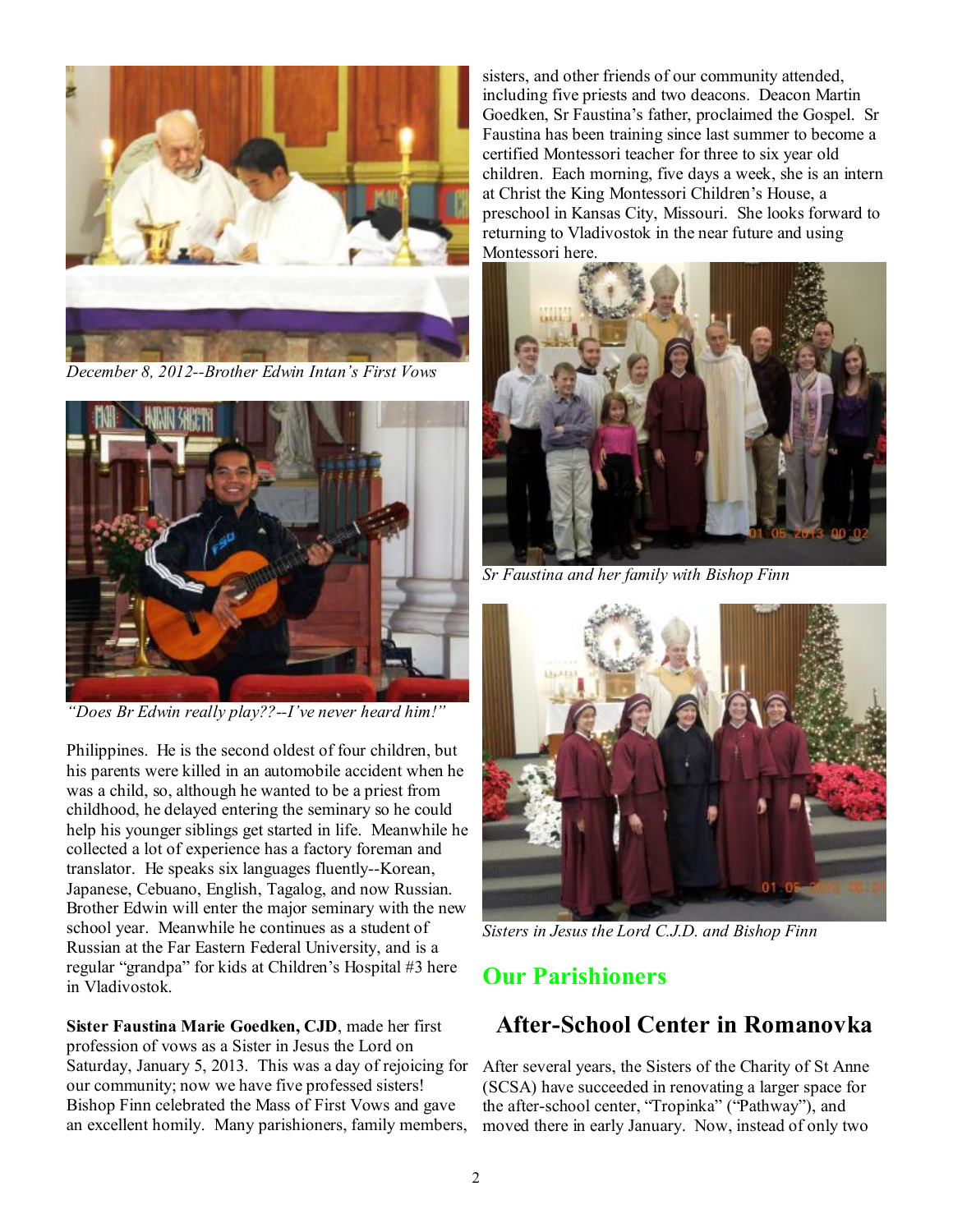

*Drawing and coloring are part of the fun* 

plus the kitchen, there is a music room, a library, a craft room, a costume room, a hall-way with hopscotch, and a large play room, in addition to an eat-in kitchen with several tables and benches where the kids do homework, eat lunch and enjoy after-school snacks. In the spring, the children can help with a garden. 35-40 children, ages 6-16, come each day between noon and 4:30pm, sometimes even more.



*Making firewood is a village necessity, and a garden here in the spring.* 

Guitar lessons are offered every Saturday, and on Fridays, Sr Catherine Marie, CJD, and Sr Maria Stella, CJD, of the Sisters in Jesus the Lord, are offering piano lessons, and teaching singing using the Ward Method.

The children are so eager for personal attention. Many of them have parents who are alcoholics, and therefore suffer neglect or even abuse when they are at home. At "Tropinka," they have a safe place to spend the afternoon while enjoying many after-school activities, tea and cookies.



*Even a one-handed pianist?* 



*The after school snack gets you ready to learn more.* 

There was a large food-drive for the Center over Christmas, and many generous donors from the Vladivostok Catholic parish and also the Far Eastern Federal University, where Sr Alicia, SCSA, teaches Spanish, came forward with food staples that should keep the Center supplied for many months. An official opening of the new Center is planned for late April.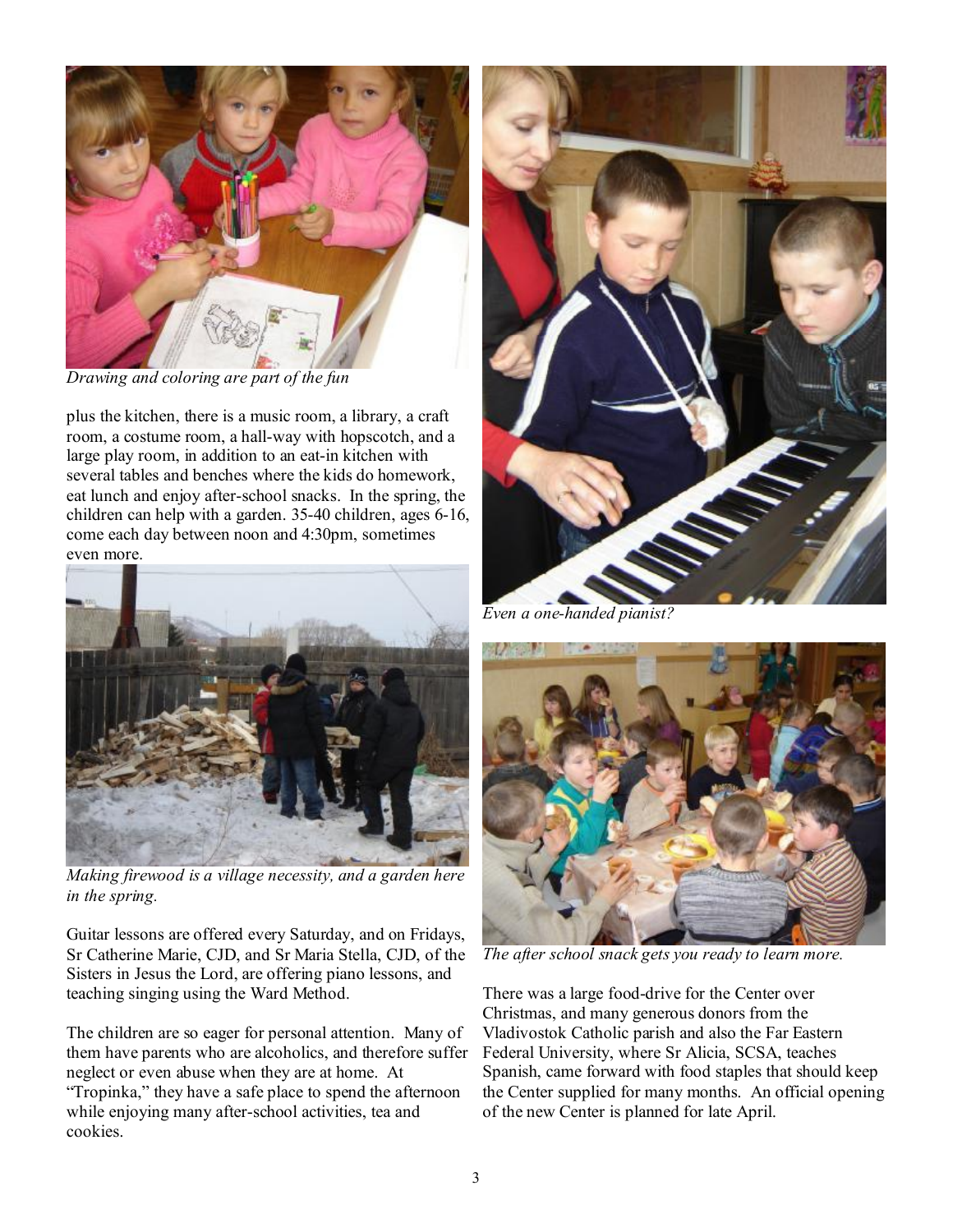

*Sister Alicia (l) and Sister Gloris (r) regularly help the kids.* 

#### **The Situation with Kids without Supervision in Lesozavodsk.**

#### *By Nadezhda Morozova Leader of Lesozavodsk Women's Support Center*

45,135 people live in the Lesozavodsk city limits, including 36,975 who actually live in the city and 8,157 who live in the nearby villages. All the formerly important industries in the city have closed, and the city has a very low level of pay. Work is hard to find. Family incomes are less than the poverty level. 57 families are listed with the City Social Services Department, which include more than 120 kids. Of these, 51 families including 108 kids are listed as being in a dangerous situation, and 6 families including 12 kids are in critical categories. Every day the number of families on the lists increases. There is also a bad situation with tuberculosis in Lesozavodsk. 20 kids have come down with the active form of the disease in 2010, and in 2011 14 kids suffered. To improve the situation it is necessary to increase the overall quality of life of the kids.

The Catholic Parish of the Visitation by Mary of Elizabeth has been working in the city since 1999, where it began gathering in the facilities of the Blind Society. In 2001 the Parish bought a barber shop for its own facility, and, after repairs to the dilapidated building, began its activities there in September of 2002. It is located on  $9<sup>th</sup>$ of January Street, near three nine-storey "project" buildings where 80% of the residents are poor, with many broken families. The first parish trustee Victor Pisarenko noticed kids who were looking for food in the garbage containers, and he told Fr Myron about the wandering kids who were begging for food in the streets. Fr Myron found some sponsors and parish volunteers began their work.

Beginning on the January 12 of 2003, once per week in the parish premises the Parish began to feed the kids. Usually it is tea, a bun, instant noodles, a piece of fruit, and a piece of candy. [We can't cook food because we don't have a restaurant license.] It started with two kids and gradually the numbers have increased to as many as 60 kids, ages from two to 14. We've asked a psychologist to help, too, and we started drawing classes, sculpture classes, had Bible classes, and formed a singing group. Every Saturday about 50 kids are currently coming. If some kids don't have proper clothing, we buy it for them. When they can make it, sisters from Vladivostok also come to work with the kids, which is always a special treat for the both—kids and sisters. Thanks to Fr Myron and Vladimir, who look for sponsors, volunteers have been feeding the kids for more than ten years already.

In the summers of 2011 and 2012 FOCUS students from America visited to work with the kids for a week, spending their own funds to help. They not only fed the kids, but had sporting games, organized swimming parties in the Ussury River nearby, and sang and romped with the kids. The kids were very enthused at the attention, and look forward to next summer.

It's already ten years that the kids come to the Parish for badly needed help and support, and we've been following the situation with children's health in our city all this time. We think that the best solution is regular daily social work with the children, similar to the "Pathway Project" in Romanovka, run by the Sisters of Charity of St Anne. The Parish premises are too small for such a project. We could buy a larger space so that the kids, after school hours, could come for further formation and concern for their health. Right now the kids don't have such an opportunity because of drunk or addicted parents or large family size compared with family resources. The majority of the kids live in one-room apartments of 16 sq yds. They need someplace to go, so we need larger premises and daily programs.

[Wouldn't this be a great place for some volunteer couples who like to work with kids? For an Eagle Scout who could form an active troop with the boys? For a major donor who would like to supply the larger premises?]

### **Remember "Mary Mother of God Mission Society" in your will.**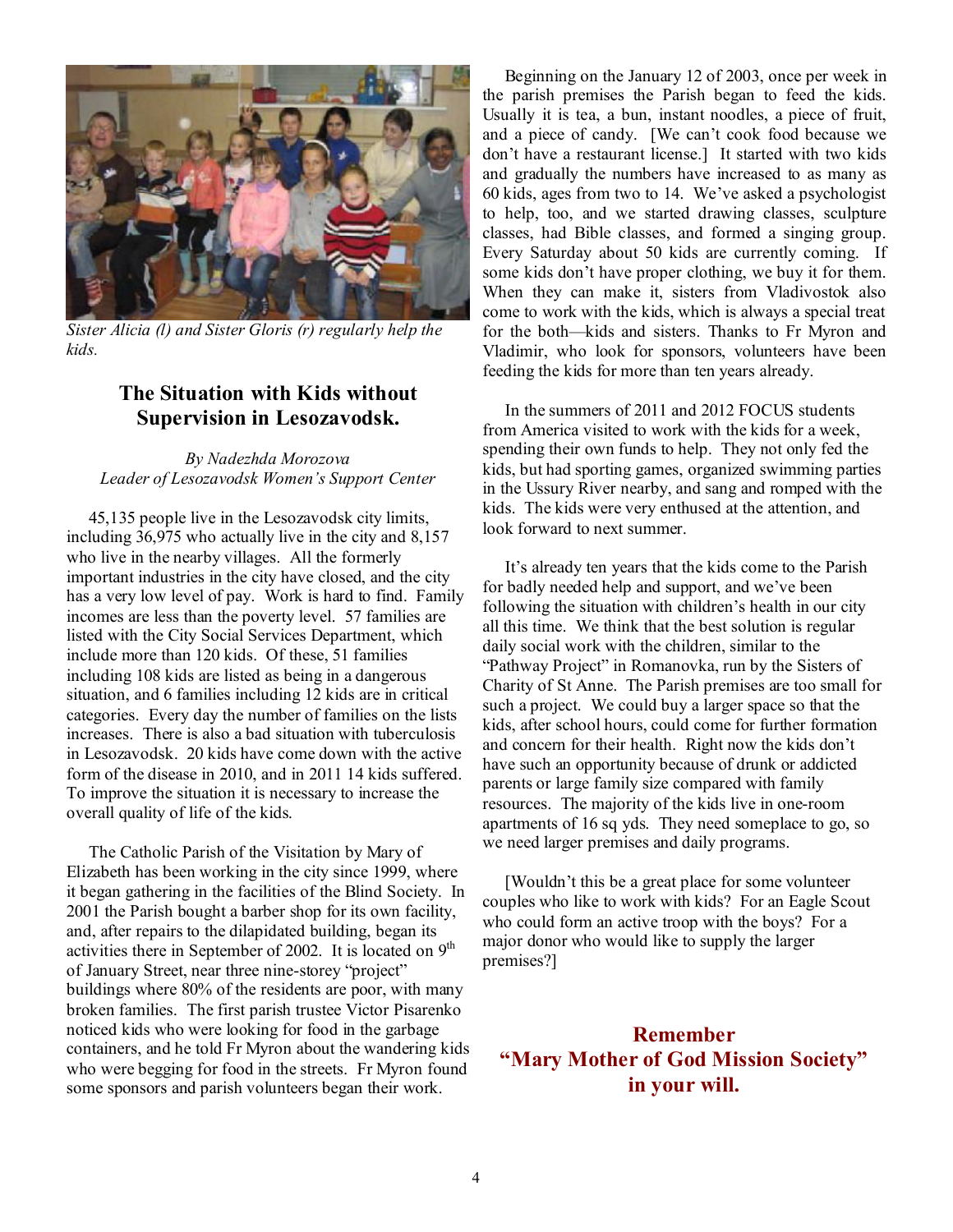## **Our Parishioners**

## **14th Annual Christmas Festival of Christian Choirs**

#### *by Fr Daniel L Maurer, CJD*

 On Sunday afternoon, January 6, the Feast of the Epiphany of the Lord, the Catholic parish of the Most Holy Mother of God in Vladivostok hosted the 14<sup>th</sup> annual Vladivostok Christmas Festival of Christian Choirs. This year there were fewer participating choirs than usual, due to winter illnesses; the St Paul Lutheran Church choir and the Good News Baptist Church choir cancelled at the last minute because many of their choir members were too sick to attend, but several of their members who were able to be present sang in the combined choir during the last part of the festival. Choirs from the following denominations sang as individual choirs and in the combined choir: Catholics, Methodists, Central Baptist Church, and Presbyterian – with a combined total of 42 choir members. In addition to the combined choir, which sang seven Christmas carols together, each choir sang 3 or 4 Christmas songs, which they had prepared for their own Christmas services.



*The Catholic Choir* 

*The Central Baptist Choir* 



 Attendance again this year was very good and the audience responded to each number with warm and heartfelt applause. Several people from the audience and from the choirs commented after the festival that in their opinion the 14 years of the festival have helped considerably to raise the quality of musical selections of all the participating churches.



*The combined choir* 

 Besides raising the standard of Christmas music, this year's festival again accomplished the main purpose of the festival program: to increase good will, understanding and friendship among members of all the Christian denominations of the city by providing an opportunity to sing the praises of our Savior and King Jesus Christ together. The appreciation and respect of the participants for one another and for the different histories and heritages of Christian denominations continue to grow with each festival. Our parish is proud to be the founder and host of this important and enjoyable interdenomination program each year.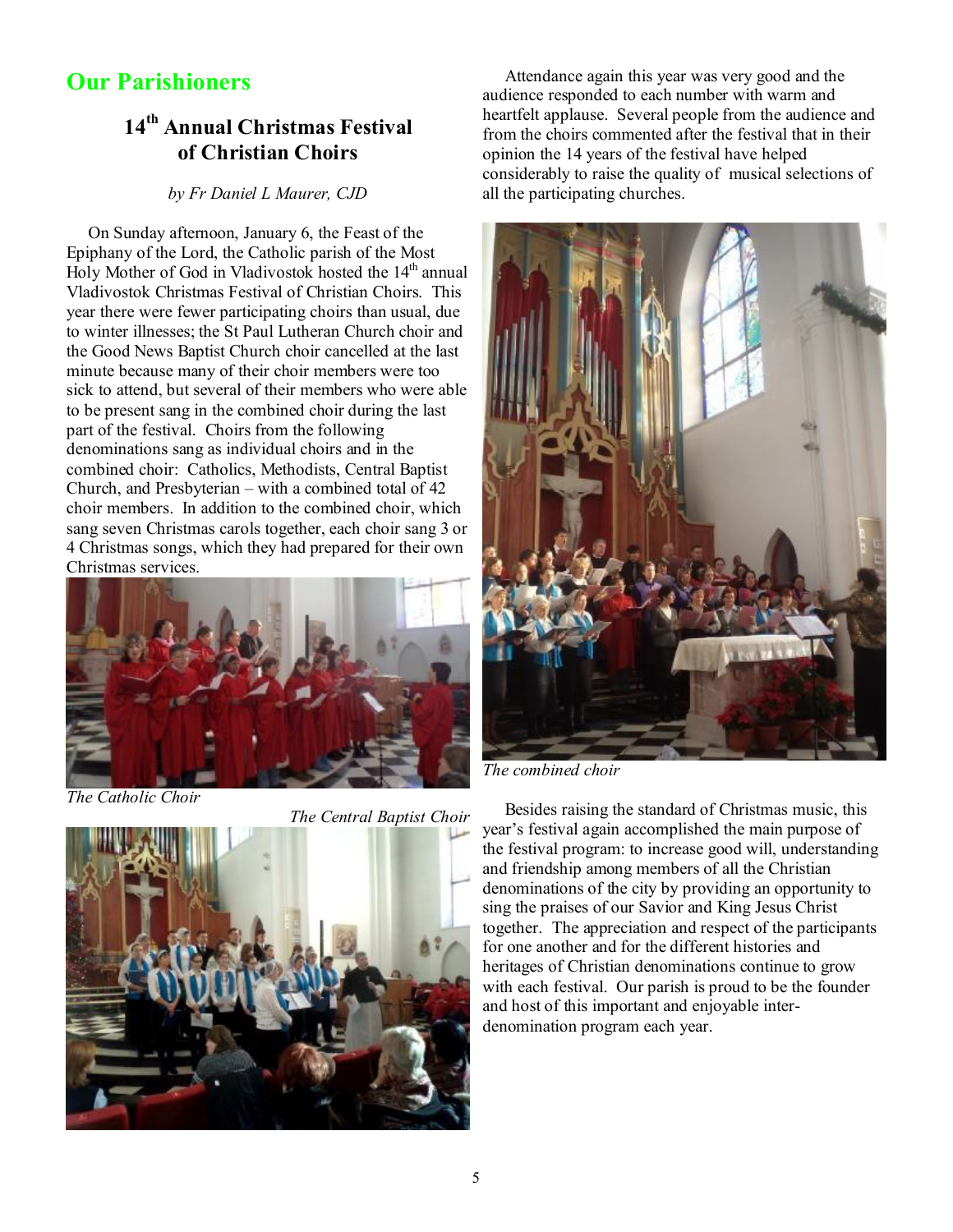#### **Our Benefactors…**

#### **Fr Torborg and Deacon Reker, RIP**

Our thanks go out to God and also our prayers for two great servants of His who have been of great help to Mary Mother of God Mission Society and to our work in Russia, Father Elmer Torborg and Deacon Fred Reker, both of St Cloud, MN. Eternal rest grant to them, O Lord!

Deacon Reker was working at Liturgical Press in Collegeville, MN when we were looking for religious objects and books for Russia, way back in 1991 when we were first planning to come to Russia. His interest grew and he and his wife Rita became benefactors. One of their best helps to us was recruiting their friend Fr Elmer Torborg to become a mission preacher for us. Fr Elmer wintered over in Arizona from work at St John Cantius Parish in St Cloud, where Deacon Reker also worked. He had time on his hands, and loved to travel, so it was a natural that he visited us in Russia and then began fundraising for us on weekends. Sandra Sonnen, then our National Coordinator, said that weekend after weekend he would fly through the St Paul, happy to speak for us at parishes all across the US.



*Fr Elmer meeting with the Nativity newsletter crew at Famous Dave's Restaurant in St Paul, MN 2010.*

We heard the sad news of Fr Elmer's death on October 17, 2012 which occurred some time after he was hit by a car in Duluth, MN. The Mass of Christian Burial was held on October 22 at St Mary's Cathedral in St Cloud, MN with burial in Sts Peter & Paul Parish Cemetery in Richmond, MN, where he was born on December 30, 1928. He graduated from St John's Seminary in Collegeville, and was ordained a priest on June 4, 1955 at St Mary's Cathedral and celebrated his First Mass June 5, 1955 in Richmond. His priestly life was spent serving the many parishes of central Minnesota. After retiring in 2000, he

moved to Assumption Court in Cold Spring, MN where he assisted with the chaplain duties and led many prayer groups. Fr Elmer enjoyed playing piano and guitar. He loved to take part in sing-a-longs at family gatherings and with the residents at Assumption. He loved to travel and speak for our mission. Eternal rest grant to him, O Lord!

We are still wondering where to find another priest to take mission preaching for us. Hopefully he would be orthodox Roman Catholic, retired or semi-retired, liking to travel, and not needing income, although we would pay his travel expenses.

#### *Rev. Mr. Frederick J. Reker*

Deacon Reker was born in 1928 in Lismore, MN and he graduated from St Mary's College in Winona in 1951, and attended St John's Seminary for three years. Fred started working at the Liturgical Press at Collegeville in



1955, and married Rita Bechtold in 1958. On June 2nd, 1978 he was ordained to the permanent deaconate for the St Cloud Diocese, and was assigned to St John Cantius Parish, and then to the cluster of St John Cantius, St Anthony's and Holy Spirit parishes. He served as chaplain at the Foley Nursing Home for 19 years.

Fred loved to cook for his family, gardening and shoveling snow for the neighborhood. He was known for his very welcoming spirit, but above all else, Fred loved his wife, children and grandchildren. He shared his faith with all those he touched. He was a member of St John Cantius parish since 1958. Fred was a member and past grand knight of the Knights of Columbus Council #961. During his service to the St Cloud Diocese, he served as confirmation master of ceremonies for the bishop for ten years. He was a member of a long list of Catholic organizations, and chaplain for many.

Deacon Reker was preceded in death by two daughters who were murdered, Mary Catherine and Susanne Marie. As a longtime advocate for parents of murdered children, he spent almost four decades seeking justice for his daughters, who were murdered in 1974. The sisters left their St Cloud home to shop for school supplies and were missing for 26 days before their bodies were found in a nearby stone quarry. The case is still open. Deacon Reker and his wife, Rita, followed the investigation throughout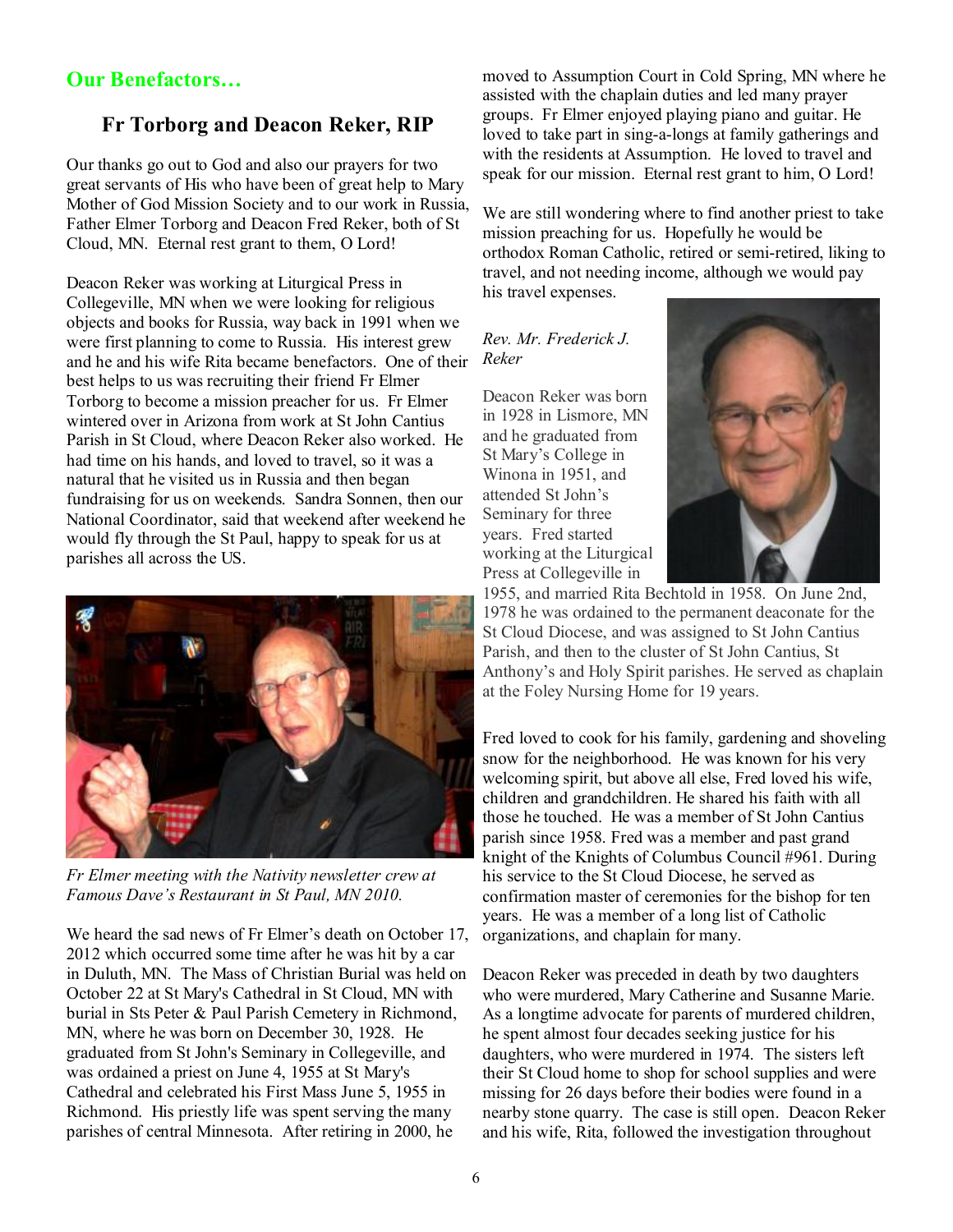the decades, with Stearns County sheriffs and many others. Fred and Rita started the Central Minnesota chapter of Parents of Murdered Children, a national support organization for friends and families who have lost loved ones, and Rita Reker is a founding member of Tri-County Crime Stoppers of Minnesota. Eternal rest grant to him, O Lord!

## **News Notes**

#### *by V Rev Myron Effing, C.J.D*

● Our thanks go to Fr Leo Goldade, OSBM of New York who served the sacred liturgy in the Ukrainian Rite for our parishioners. The nearest Ukrainian Rite Catholic Mass to us is in Omsk, in far-away Siberia, so it is always wonderful when our Eastern Rite parishioners can occasionally have mass in their own rite.



*Fr Goldade and Eastern Rite parishioners* 

## **Opportunities**

♥ Contact the mission office on how you can become a "Guardian Angel" for a **seminarian**. A comprehensive budget is available for review. Julianne Immordino from NY is using her widow's mite to help the seminarians.

She is making and donating stunning Swarovski Crystal rosaries for all those who can give \$500 for seminarian support!

 *Twins saved from abortion* 

♥ \$20 will save a baby from abortion through our **Adopt-A-Birth program**. This meager amount can make the difference for a destitute mother choosing abortion vs. paying the delivery cost of



having her child. \$100 to our **Adopt-A-Mother** program helps moms get on their feet in the first few months after delivery, buying baby formula and clothes, and vitamins for mom. For more information, please see our website:

<http://www.vladmission.org/Brochures/WSC.pdf> ♥ **S.H.A.R.E.S.** cardholders are keeping up their fantastic momentum! They earned another \$3,124.60 for the mission in the 4th quarter! Thanks be to God! Help us even more by passing these FREE SHARES cards to your friends, family, co-workers and ministry members. Encourage them to shop at Save Mart, Lucky's, FoodMaxx or SmartFoods and use the card. Simply present your card at check out and these stores donate up to 3% of your grocery bill to the mission. It costs you nothing! It's a great way to help! Call or email the mission office and let us know the number of cards needed! Thank you!

♥ Volunteers are needed to represent the mission at the following **Catholic Conferences** to educate our brothers and sisters about the mission. Distribute information and mission goods from our booth. All materials and training supplied. Meals and accommodations provided as needed. Can you help?

3/23/2013 Ignite Men's Conference – Syracuse, NY 4/05/2013 Catholic Homeschool - St Louis, MO 4/13/2013 Chaplet Homeschool - Berlin, NJ 4/20/2013 Men's Conference - Napa, CA 5/31/2013 Eucharistic Congress - Atlanta, GA 5/31/2013 Home Education - St Paul MN

♥ A kind and generous benefactor has donated the use of a beautiful **beach house** for 6 people for 1 week, June 8 – 15, 2013. Located in Kure Beach, NC, this 2 storey beach house is fully furnished with all the comforts of home. Each time you donate \$50 or more to the mission, you will receive a drawing slip from the benefactor with your thank you note. Return the slip(s) to the mission office. The deadline is May 1 and the winner will be drawn on May 7. You may view more pictures at <http://www.beachhouse.com/search/index.asp?Country=U> nited+States&State=North+Carolina&City=Kure+Beach

♥ For more Opportunities info, please contact the mission office at 209-408-0728 or [usoffice@vladmission.org](mailto:usoffice@vladmission.org)